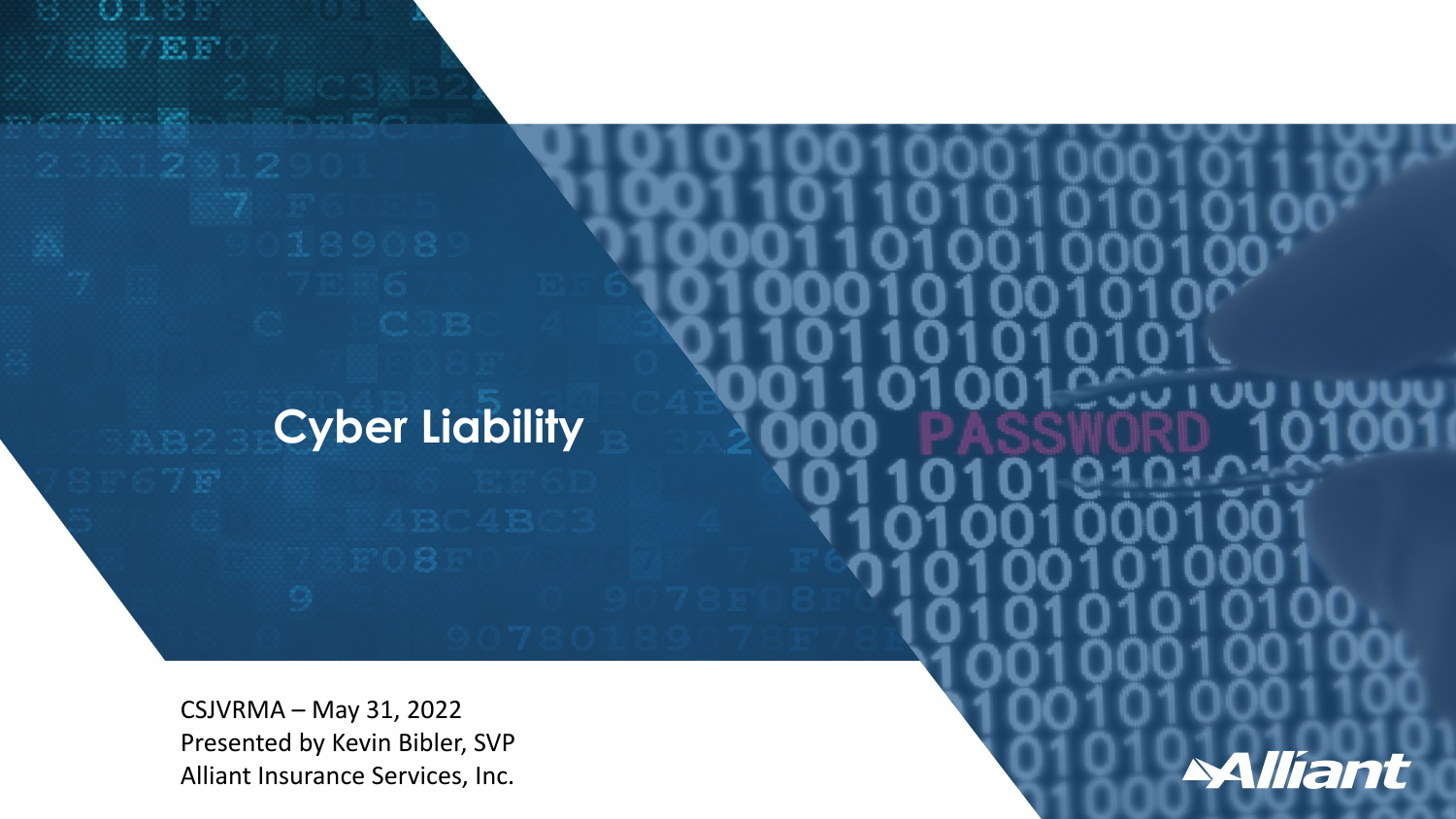### 5 AB23BC3 29

**It's Data, Data Privacy and Computer Equipment Insurance (First Party, Third Party and "Other")**

#### First Party

- Protection for Loss of My Data
- Business Interruption From Unauthorized Access Which Affected My Computer or Data
- Protection for Damage to My Computer

#### Third Party

- Liability For Losing Someone Else's Data
- Liability From Information Posted on My Website
- Government Fines for Not Complying to Specific Regulations

*Alliant* 

• Payment Card Fines For Non-Compliance

#### "Other"

- Costs to Let People Know We Lost Their Data
- Costs to Have Help Understanding the Most Recent Data Privacy Laws in Every State and Internationally
- Costs to Have Help Navigating the Messaging to Put Forward
- Recovering Money Lost in a Fraudulent Email that Caused a Transfer of Money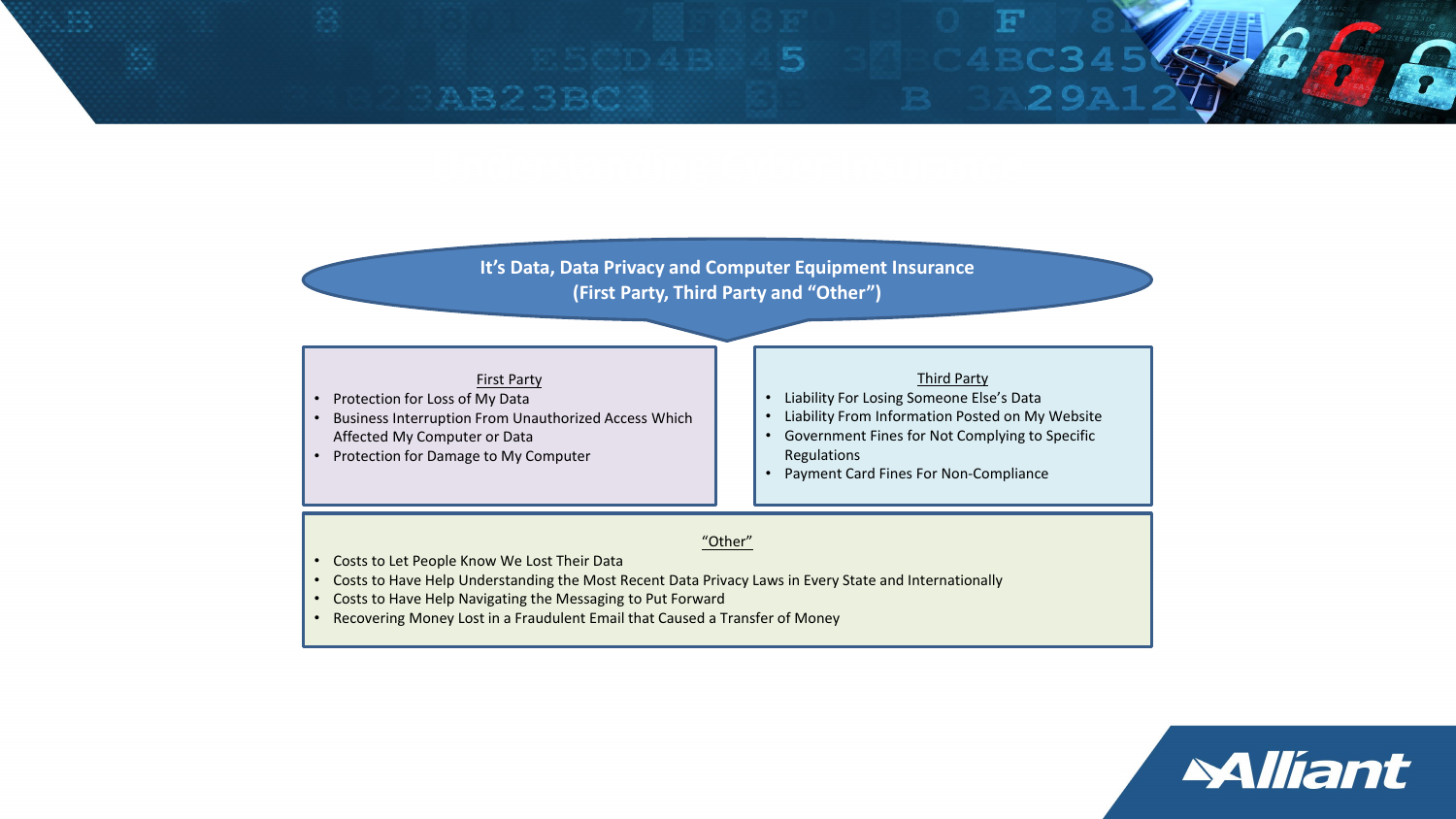



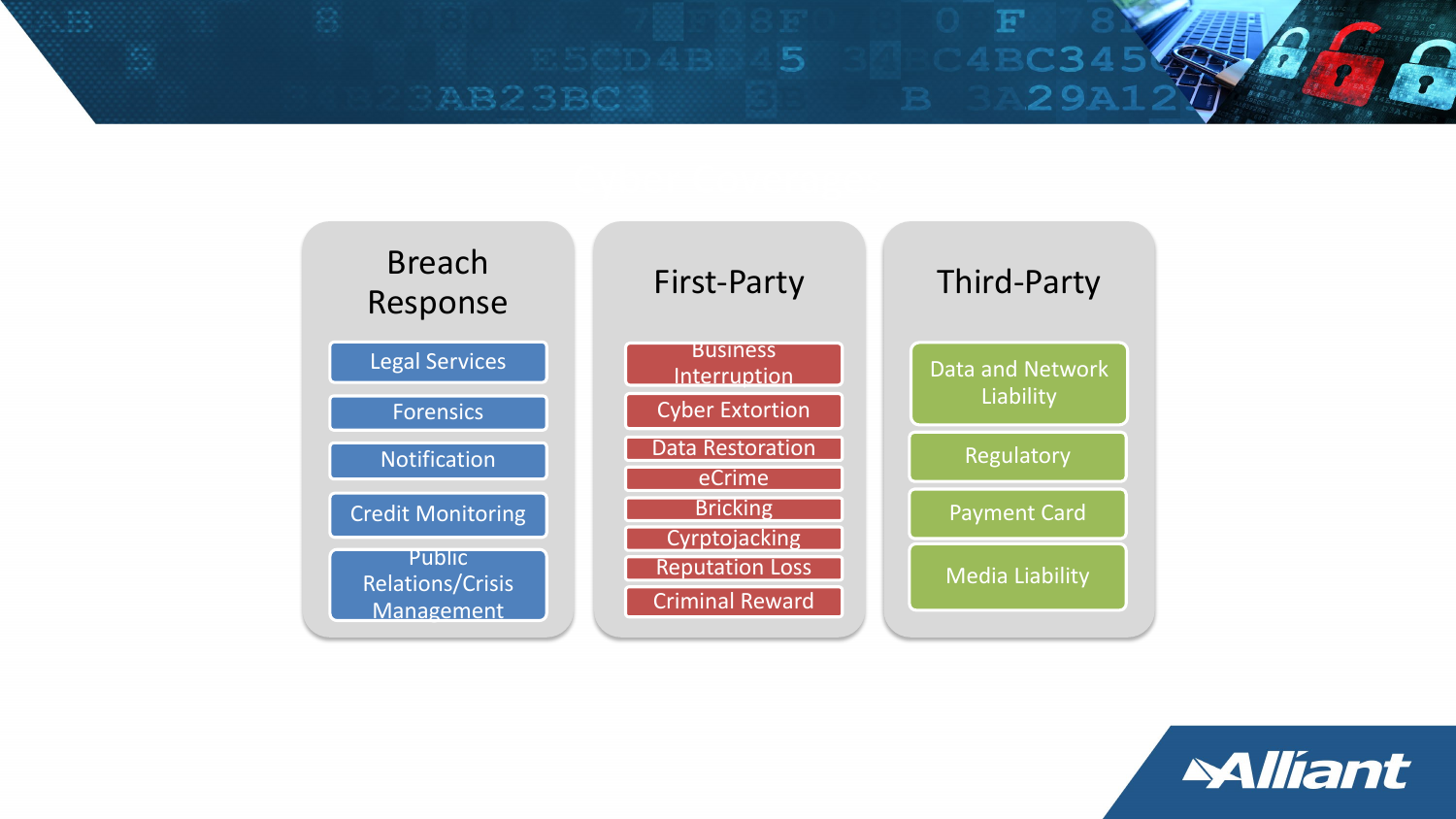## State of the Market

- **Nassive increase in the number of cyber incidents** 
	- \$6 trillion impact going into 2021
	- Projected to hit \$10.5 trillion annually by 2025
	- Was approximately \$2 trillion in 2019
- **The cyber security insurance market is expected to reach** \$20BN in 2025, registering a Compounded Annual Growth Rate of 20-25%, during the forecast period (2018 – 2025)

5

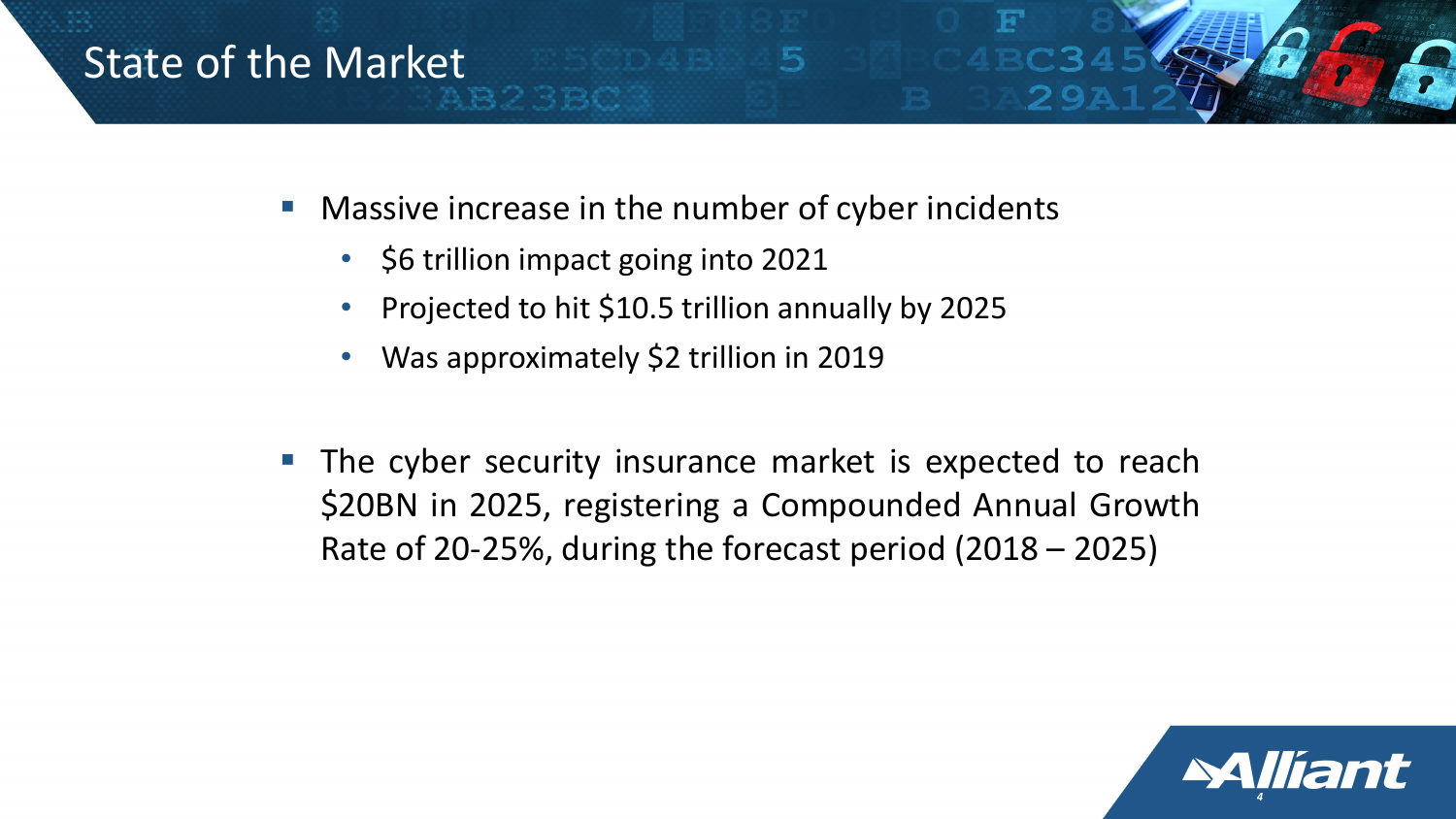# State of the Market: Insurance Companies' Perspective/Feedback

- Top 10 cyber insurance carriers (controls about 70 75% of the marketplace) all report an overwhelming increase in ransomware claims
	- No industry class was spared
	- **Public Entity was the most successfully targeted sector in** terms of penetration by the attackers and frequency
		- Amongst the least prepared due to older software/computer equipment, lack of training, low IT security budgets

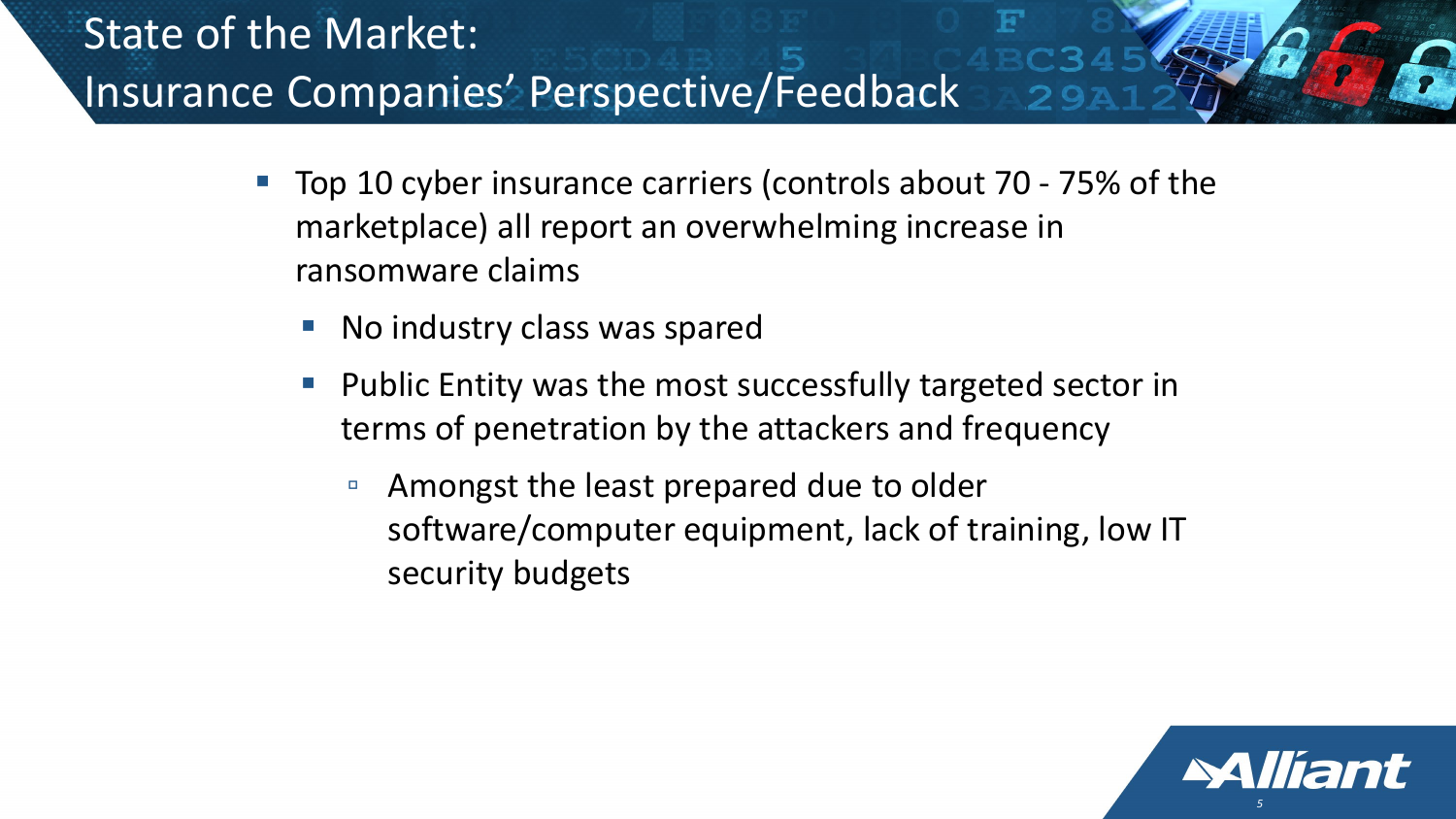# State of the Market: Insurance Companies' Perspective/Feedback

- **The Public Entity sector is now being viewed very closely by** Insurance Company management, and continuing to tighten
	- Especially for large public entities and JPAs/Pools/Public Entities with Protected Health Information, carriers are worried about the vast number of members with the same ransomware exposure under the same policy
	- Many markets no longer writing new Public Entity cyber

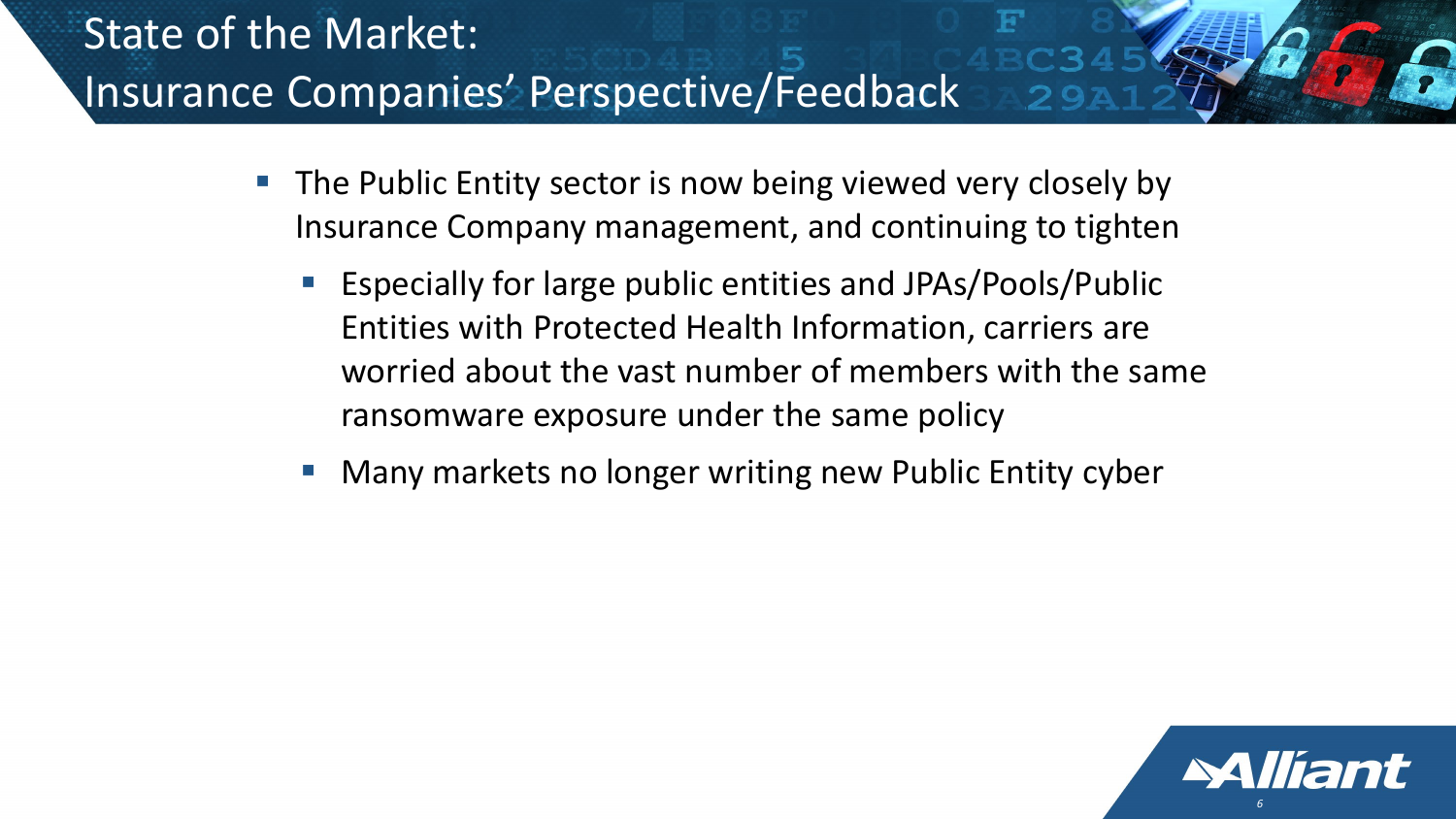# What Does The Perspectives / Feedback Translate To?

| <b>Higher</b>                             | Lower                            |
|-------------------------------------------|----------------------------------|
| Increase in Critical Examination of Risks | Lower Capacity                   |
| Retentions                                | Limits/Aggregate Limits          |
| Premiums                                  | <b>Sublimits</b>                 |
| <b>Increased Request for Information</b>  | Less Expansion of Coverage Terms |
| <b>Increase in Declinations</b>           | <b>Less Accommodations</b>       |

5

Ŧ

- $\blacksquare$  How long will this last?
	- **Only time will tell, next 12 months are critical to watch**
	- **If ransomware eases up and no other new form of loss** takes its place, the industry could recover quickly…unlikely
- What should we be ready for?
	- Scans
	- **Minimum system requirements**

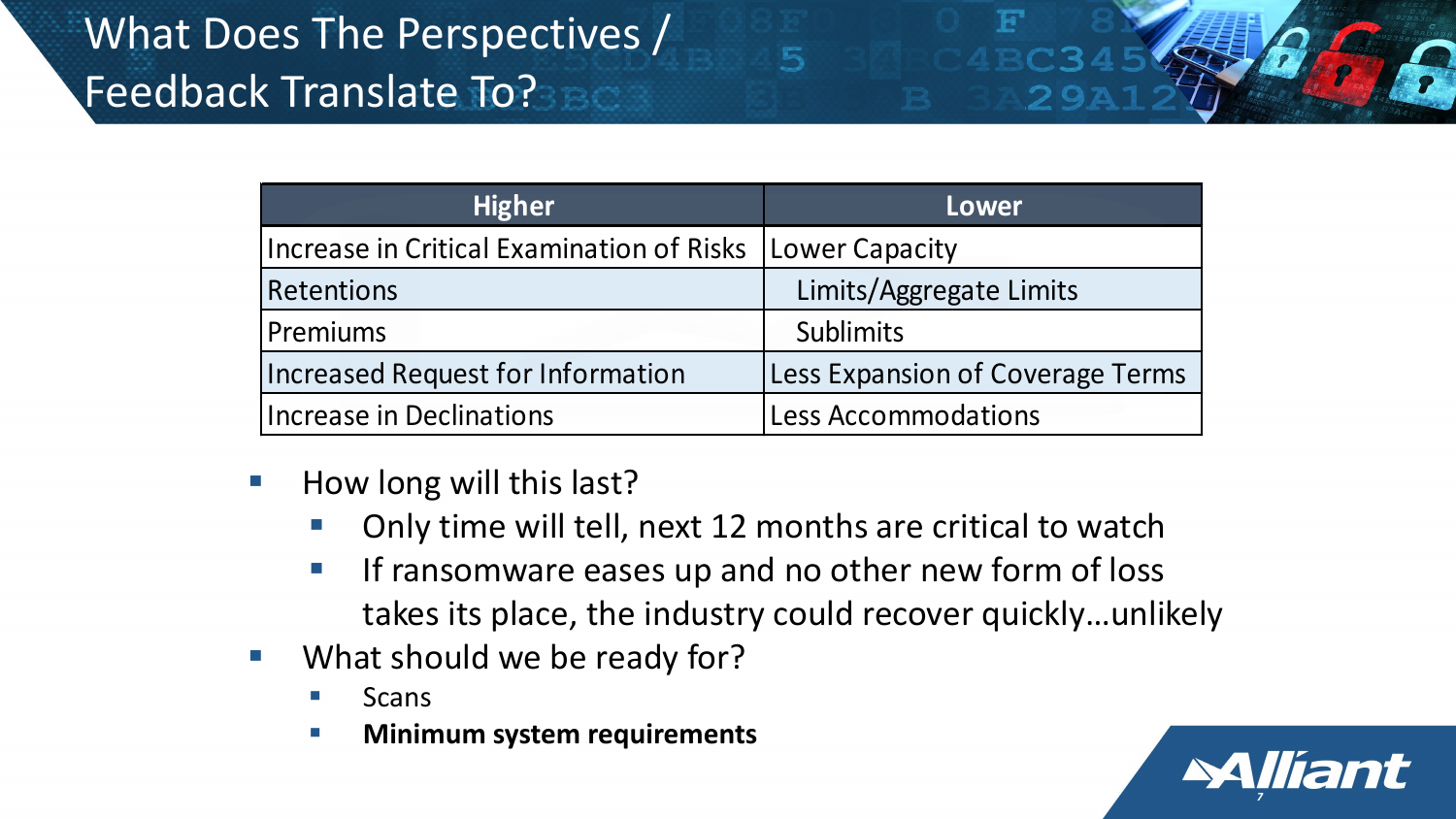## Minimum System Standards

- **Multi-factor authentication (MFA**) 100% implemented for:
	- □ Remote access
	- Laptops
	- Privileged access
- **End-Point Detection (EDR)** –EDR protection, detection & response product implemented
- **Remote Desktop Protocol (RDP) –** Through Remote Desktop Gateway or secured VPN
- **Back Ups**
	- □ 1 working copy, 1 offsite, disconnected not working, 1 onsite disconnected not working

5

- Tested at least twice a year
- □ Ability to bring up within 24-72 hours less time for critical operations (4 hours)
- Protected with antivirus or monitored on a continuous basis
- □ Encryption
- **Planning and Training**
	- Incident Response Plan
	- Business Continuity Plan
	- □ Social Engineering Training
	- Phishing Training
	- Training of account team staff on fraudulent transactions
	- □ General cyber security training
- **Patching –** Critical and High severity patches installed within 30 days, optimally within 7 days

*8*

**Alliant** 

**Plan or adequate measures in place to protect end of life software**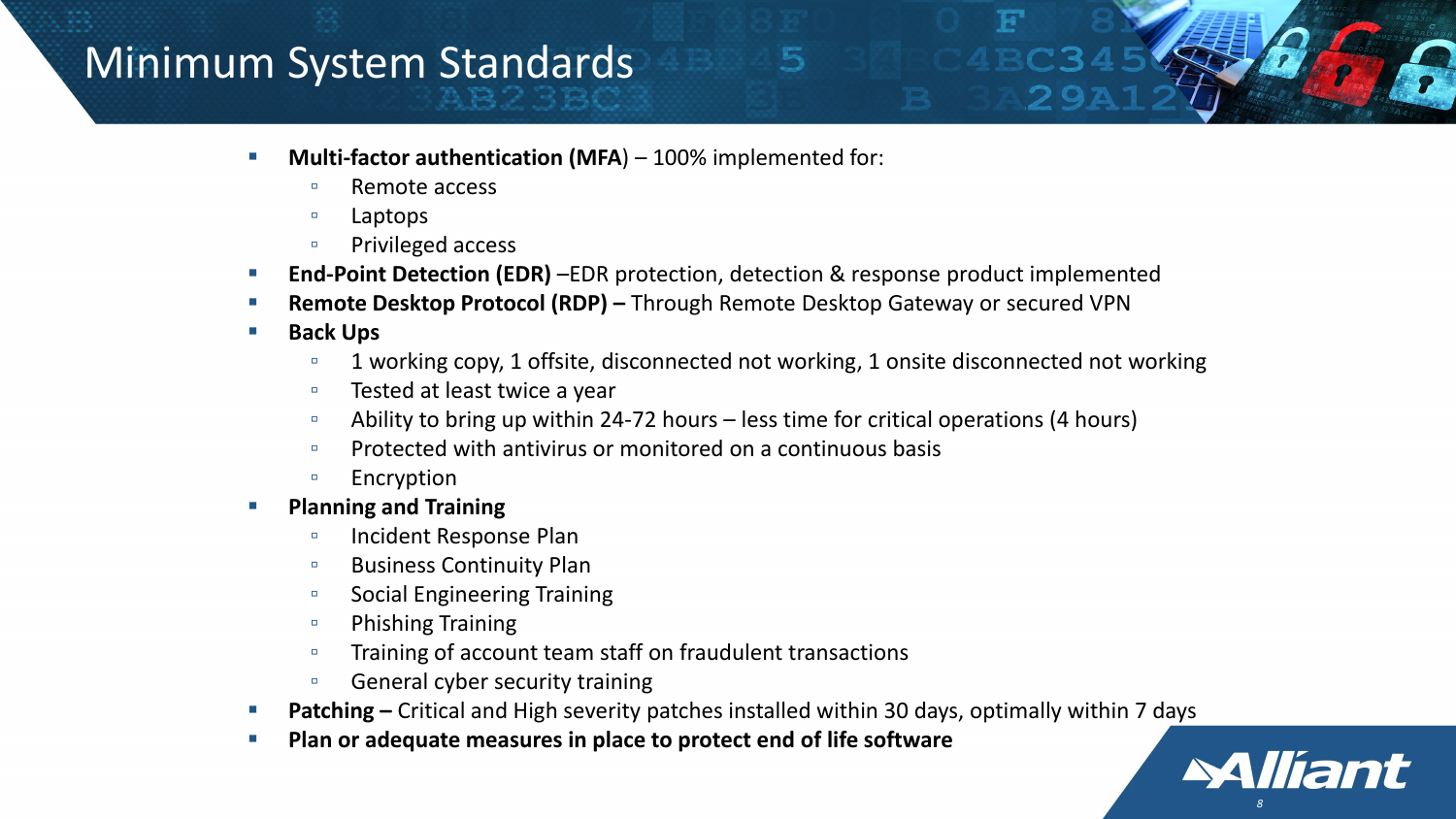# Beazley Breach Solutions Risk Management Portal



### **WHAT'S ON THE SITE**

#### **Breach Response Services**

Understanding the scope of services and expertise available to you.

#### **How To Prepare**

Steps your organization can take in order to minimize data breaches and their impact–including response plan template and sample policies—as well as resources for training employees.

### **Investigate**

Overview of the varied components of an effective response – including a first responder guide and forensic tools.

### **Respond**

Report an incident and look up breach notification laws specific to your state

For Beazley Breach Response inquires:

Steve Davidson ([Steve.Davidson@Alliant.com\)](mailto:Steve.Davidson@Alliant.com) Thomas Joyce ([Thomas.Joyce@Alliant.com\)](mailto:Thomas.Joyce@Alliant.com) Susan Leung ([Susan.leung@Alliant.com\)](mailto:Susan.leung@Alliant.com)

### **HOW TO ACCESS**

### **FOR SINGLE MEMBERS**

- Send email request to [bbrservices@Beazley.com](mailto:bbrservices@Beazley.com) to obtain your organizations *activation code* – include the full names, email addresses and work addresses
- Beazley will send an email within 3-5 business days with your organization's activation code
- Go to beazleybreachsolutions.com and click *"click here to register"*
- **Enter your activation code, full name, email, industry, and create a** password
- Click **submit**
- You will receive an email within minutes with a link to *validate your registration*
- Click to validate, log in, and you're ready to go!

### **FOR JPA/POOL MEMBERS**

- **Provide a list of pool members (member name, risk management** contact name and email), along with the full address of the JPA, to your Alliant Service Team
- Alliant will convert the information into the *Beazley template* and send the request to [bbrservices@Beazley.com](mailto:bbrservices@Beazley.com)
- Within 3-5 business days, Beazley will send each risk management contact a welcome email with their organization's activation code
- Contacts should go to [beazleybreachsolutions.com ,](http://www.beazleybreachsolutions.com/) click *"click here to register,"* and enter the activation code, full name, email, industry, and create a password *(remember; this will need to done for each domain name of the JPA/Pool)*
- Click **submit**
- The contact will receive an email within minutes with a link to *validate registration*
- Click to validate, log in, and they're ready to go!